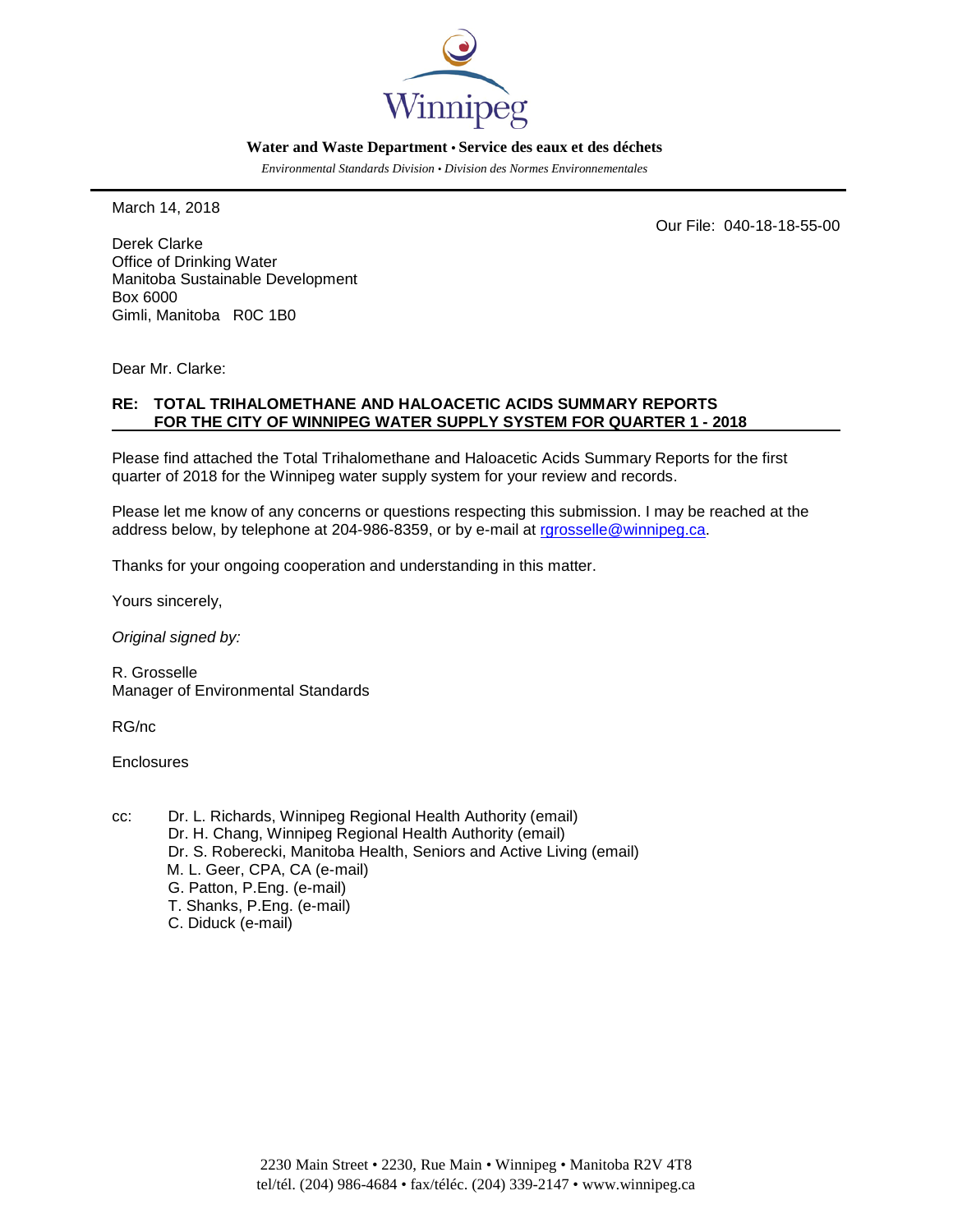## **CITY OF WINNIPEG WATER AND WASTE DEPARTMENTENVIRONMENTAL STANDARDS DIVISION**

# Total Trihalomethane Summary Report

### **Reporting Period: Quarter 1 2018**

### **License: PWS-09-412-01**

|                             | <b>DISTRIBUTION SYSTEM THM RESULTS (ug/L)</b> |              |       |              |              |              |
|-----------------------------|-----------------------------------------------|--------------|-------|--------------|--------------|--------------|
| <b>ISAMPLE DATE</b>         | <b>WC-12</b>                                  | <b>WC-06</b> | NW-05 | <b>NE-09</b> | <b>SE-07</b> | <b>SW-08</b> |
| Monday, May 8, 2017         | 27                                            | 27           | 29    | 29           | 30           | 29           |
| Monday, August 8, 2017      | 47                                            | 49           | 47    | 48           | 51           | 45           |
| Monday, November 6, 2017    | 25                                            | 19           | 25    | 27           | 20           | 21           |
| Monday, February 5, 2018    | 35                                            | 33           | 44    | 40           | 34           | 37           |
| <b>IRUNNING AVERAGE THM</b> | 34                                            | 32           | 36    | 36           | 34           | 33           |

#### COMMENTS:

NS - NO SAMPLE NR - NO RESULT

#### **Methodology**

Analysis of Volatile Organic Compounds is by Headspace GC-MS, EPA Methods 5021A and 8260C.

| Report Compiled by: | H.Demchenko | Approved in LIMS by: | C.Diduck       |  |
|---------------------|-------------|----------------------|----------------|--|
|                     |             |                      |                |  |
| File: WQR4          |             | Date Approved:       | March 13, 2018 |  |

N:\Environmental Standards\Analytical Services\WQ Data\Routine Water Quality\2018\[Quarterly THM 2018.xlsx]THM Q1